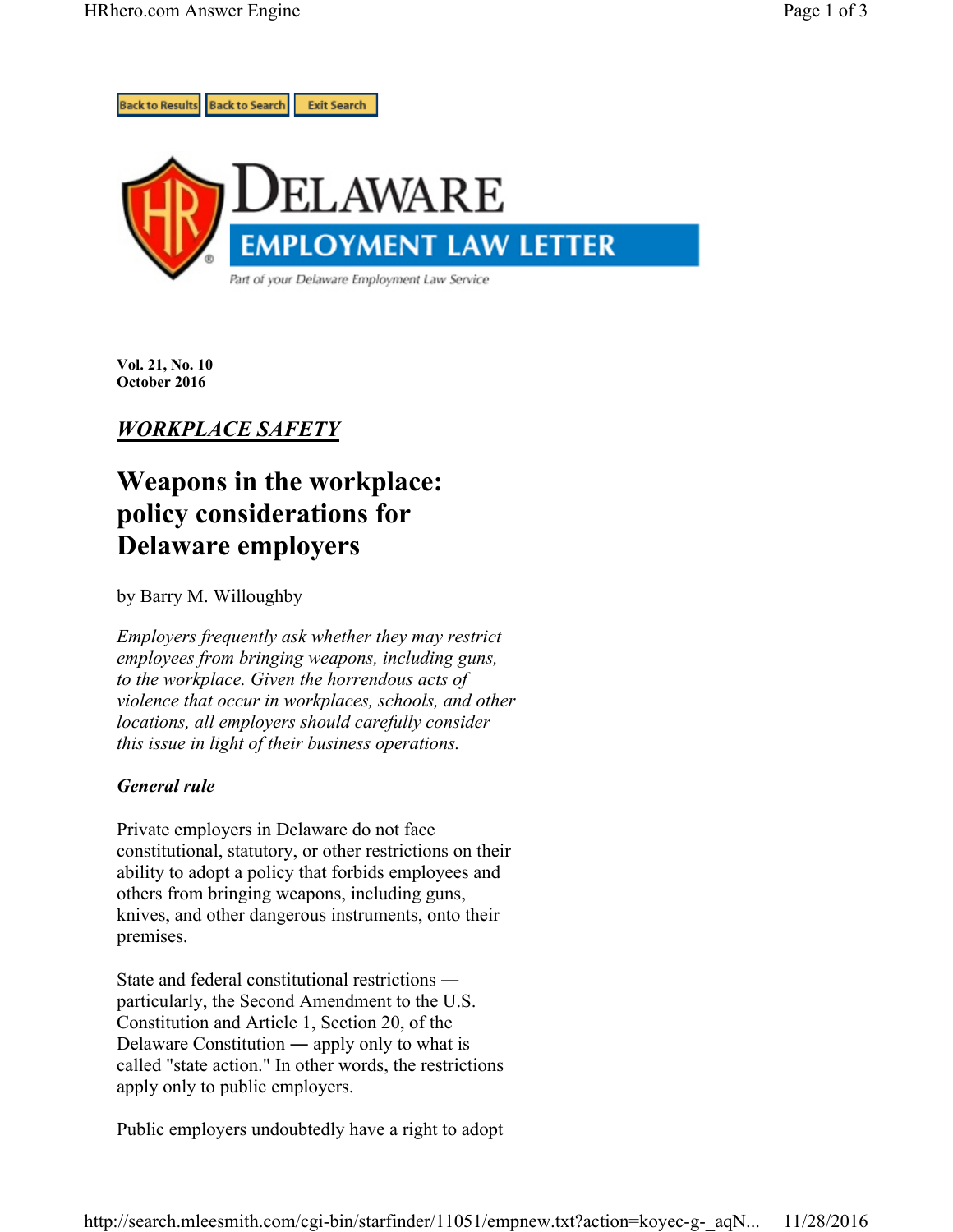numerous restrictions when employees and others wish to bring weapons into the workplace. However, great care must be exercised in drafting a policy that imposes the minimal restrictions necessary to meet the employer's business needs. Several considerations are at issue, including the safety of employees and guests in the workplace, the safety of members of the public, and liability if a worker is injured on the job. Policies should balance those considerations against employees' constitutional rights. Policies should generally be tailored to prohibit the possession or use of weapons in the workplace while allowing employees to keep weapons in their personal property, such as in a locked glove compartment or the trunk of a car.

By contrast, private employers face no such restrictions. Delaware does not have a so-called guns-in-trunks law, which specifically permits an employee to have a shotgun or another weapon in his trunk. Guns-in-trunks statutes are more common in states where hunting advocates have been successful in lobbying for legislation allowing employees to keep weapons, including rifles and bows, in their locked trunks during hunting season.

### *Other considerations*

Delaware recently amended the Delaware Discrimination in Employment Act (DDEA) to provide employment protections for victims of domestic violence, stalking, and sexual offenses. To be protected, individuals must prove that the crimes committed against them meet all of the statutory elements of the offense. However, the amendment may have a significant impact on businesses that employ a member of this protected class. The protections in the DDEA require employers to accommodate known limitations related to an employee's status as a victim of those crimes, and the scope of the duty to accommodate has not yet been defined. It is possible (but unlikely) that an accommodation could include a victim's right to carry items of self-defense, such as pepper spray or another weapon. Until the scope of the provision is fully defined, employers should consult with legal counsel when implementing a weapons policy and applying the policy to employees who may be protected as crime victims under the DDEA.